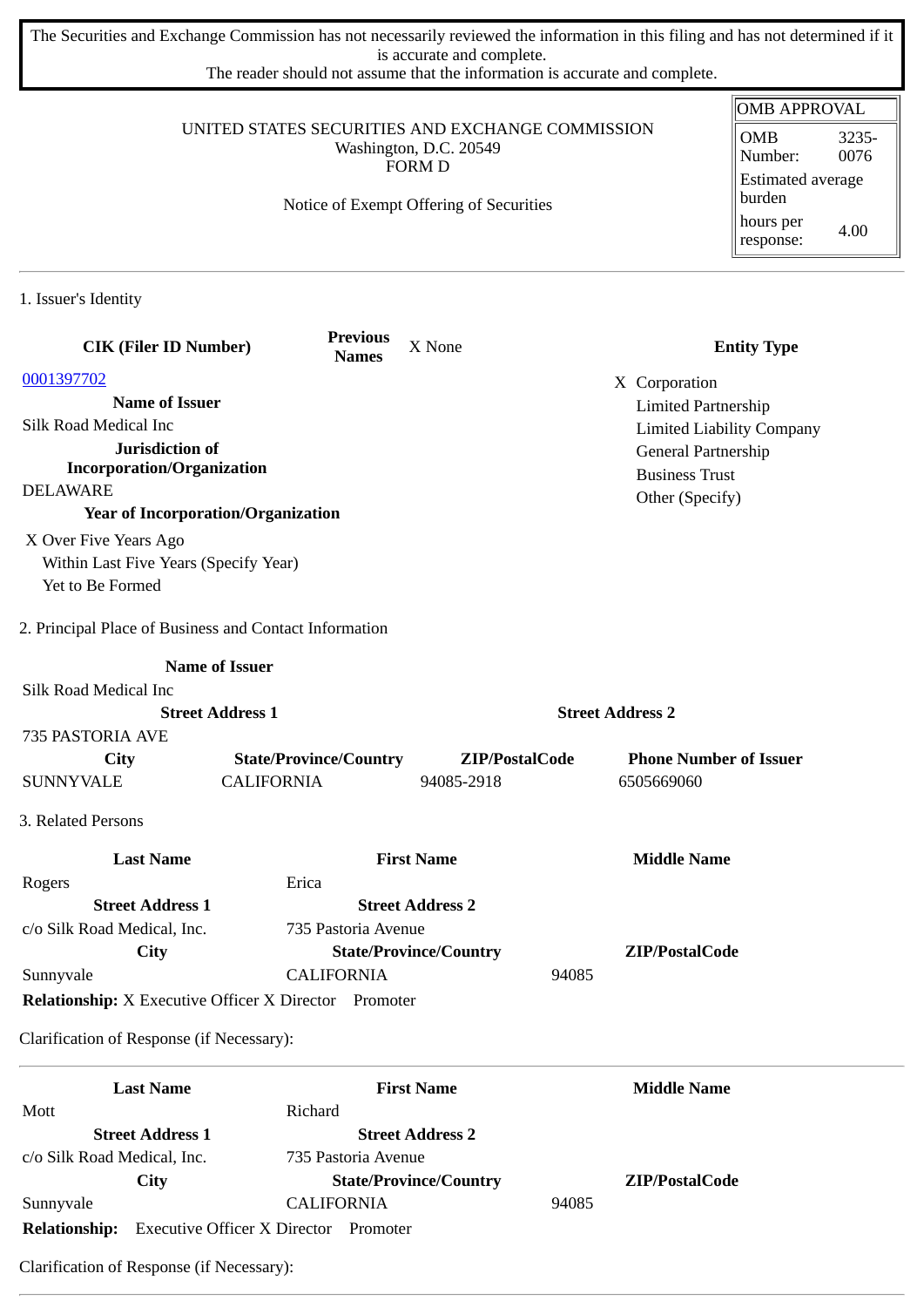| <b>Last Name</b>                                                        | <b>First Name</b>                            | <b>Middle Name</b>      |
|-------------------------------------------------------------------------|----------------------------------------------|-------------------------|
| Chou                                                                    | Tony                                         |                         |
| <b>Street Address 1</b>                                                 | <b>Street Address 2</b>                      |                         |
| c/o Silk Road Medical, Inc.                                             | 735 Pastoria Avenue                          |                         |
| <b>City</b>                                                             | <b>State/Province/Country</b>                | ZIP/PostalCode          |
| Sunnyvale                                                               | <b>CALIFORNIA</b>                            | 94085                   |
| <b>Relationship:</b> Executive Officer X Director Promoter              |                                              |                         |
| Clarification of Response (if Necessary):                               |                                              |                         |
| <b>Last Name</b>                                                        | <b>First Name</b>                            | <b>Middle Name</b>      |
| Lasersohn                                                               | <b>Jack</b>                                  |                         |
| <b>Street Address 1</b>                                                 | <b>Street Address 2</b>                      |                         |
| c/o Silk Road Medical, Inc.                                             | 735 Pastoria Avenue                          |                         |
| City                                                                    | <b>State/Province/Country</b>                | ZIP/PostalCode          |
| Sunnyvale                                                               | <b>CALIFORNIA</b>                            | 94085                   |
| <b>Relationship:</b> Executive Officer X Director Promoter              |                                              |                         |
| Clarification of Response (if Necessary):                               |                                              |                         |
| <b>Last Name</b>                                                        | <b>First Name</b>                            | <b>Middle Name</b>      |
| Knauf                                                                   | Noah                                         |                         |
| <b>Street Address 1</b>                                                 | <b>Street Address 2</b>                      |                         |
| c/o Silk Road Medical, Inc.                                             | 735 Pastoria Avenue                          |                         |
| City                                                                    | <b>State/Province/Country</b>                | ZIP/PostalCode<br>94085 |
| Sunnyvale<br><b>Relationship:</b> Executive Officer X Director Promoter | <b>CALIFORNIA</b>                            |                         |
|                                                                         |                                              |                         |
| Clarification of Response (if Necessary):                               |                                              |                         |
| <b>Last Name</b>                                                        | <b>First Name</b>                            | <b>Middle Name</b>      |
| Weatherman                                                              | Elizabeth                                    |                         |
| <b>Street Address 1</b>                                                 | <b>Street Address 2</b>                      |                         |
| c/o Silk Road Medical, Inc.                                             | 735 Pastoria Avenue                          |                         |
| City                                                                    | <b>State/Province/Country</b>                | ZIP/PostalCode          |
| Sunnyvale                                                               | <b>CALIFORNIA</b>                            | 94085                   |
| <b>Relationship:</b>                                                    | <b>Executive Officer X Director Promoter</b> |                         |
| Clarification of Response (if Necessary):                               |                                              |                         |
| 4. Industry Group                                                       |                                              |                         |
| Agriculture                                                             | <b>Health Care</b>                           | Retailing               |
| <b>Banking &amp; Financial Services</b>                                 | Biotechnology                                | Restaurants             |
| <b>Commercial Banking</b>                                               | <b>Health Insurance</b>                      |                         |
| Insurance                                                               |                                              | Technology              |
| Investing                                                               | Hospitals & Physicians                       | Computers               |
| <b>Investment Banking</b>                                               | Pharmaceuticals                              | Telecommunications      |
| Pooled Investment Fund                                                  | X Other Health Care                          | Other Technology        |
| Is the issuer registered as                                             | Manufacturing                                | <b>Travel</b>           |
| an investment company under                                             | <b>Real Estate</b>                           | Airlines & Airports     |
| the Investment Company<br>Act of 1940?                                  | Commercial                                   | Lodging & Conventions   |
|                                                                         |                                              |                         |

REITS & Finance

Tourism & Travel Services

Other Travel

Yes No Other Banking & Financial Services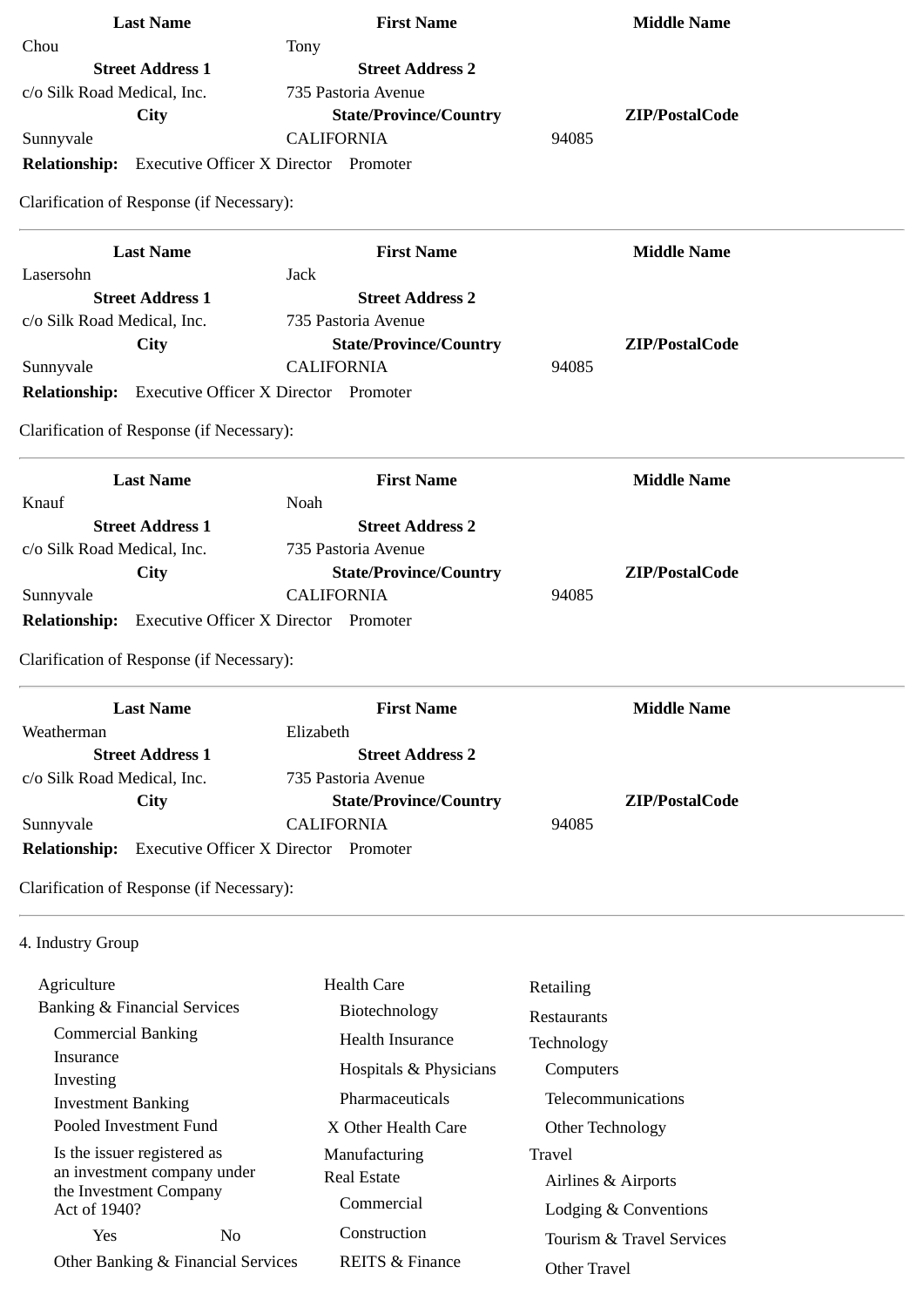Business Services Energy Coal Mining Electric Utilities Energy Conservation Environmental Services Oil & Gas Other Energy Residential Other Real Estate **Other** 

## 5. Issuer Size

| <b>Revenue Range</b>             | <b>OR</b> | <b>Aggregate Net Asset Value Range</b> |
|----------------------------------|-----------|----------------------------------------|
| No Revenues                      |           | No Aggregate Net Asset Value           |
| $$1 - $1,000,000$                |           | $$1 - $5,000,000$                      |
| $$1,000,001 - $5,000,000$        |           | \$5,000,001 - \$25,000,000             |
| $$5,000,001 -$<br>\$25,000,000   |           | \$25,000,001 - \$50,000,000            |
| $$25,000,001 -$<br>\$100,000,000 |           | \$50,000,001 - \$100,000,000           |
| Over \$100,000,000               |           | Over \$100,000,000                     |
| X Decline to Disclose            |           | Decline to Disclose                    |
| Not Applicable                   |           | Not Applicable                         |
|                                  |           |                                        |

6. Federal Exemption(s) and Exclusion(s) Claimed (select all that apply)

|                                                 | Investment Company Act Section 3(c) |                    |  |
|-------------------------------------------------|-------------------------------------|--------------------|--|
| Rule $504(b)(1)$ (not (i), (ii) or (iii))       | Section $3(c)(1)$                   | Section $3(c)(9)$  |  |
| Rule 504 (b) $(1)(i)$<br>Rule 504 (b) $(1)(ii)$ | Section $3(c)(2)$                   | Section $3(c)(10)$ |  |
| Rule 504 (b)(1)(iii)                            | Section $3(c)(3)$                   | Section $3(c)(11)$ |  |
| <b>Rule 505</b>                                 | Section $3(c)(4)$                   | Section $3(c)(12)$ |  |
| $X$ Rule 506(b)<br>Rule $506(c)$                | Section $3(c)(5)$                   | Section $3(c)(13)$ |  |
| Securities Act Section 4(a)(5)                  | Section $3(c)(6)$                   | Section $3(c)(14)$ |  |
|                                                 | Section $3(c)(7)$                   |                    |  |

- 7. Type of Filing
- X New Notice Date of First Sale 2014-08-07 First Sale Yet to Occur Amendment
- 8. Duration of Offering

Does the Issuer intend this offering to last more than one year? Yes X No

9. Type(s) of Securities Offered (select all that apply)

| X Equity                                                                                      | Pooled Investment Fund Interests   |
|-----------------------------------------------------------------------------------------------|------------------------------------|
| Debt                                                                                          | Tenant-in-Common Securities        |
| X Option, Warrant or Other Right to Acquire Another Security                                  | <b>Mineral Property Securities</b> |
| X Security to be Acquired Upon Exercise of Option, Warrant or Other Right to Acquire Security | Other (describe)                   |

10. Business Combination Transaction

Is this offering being made in connection with a business combination transaction, such as is this oriening being made in connection with a business combination transaction, such as  $Y$ es X No a merger, acquisition or exchange offer?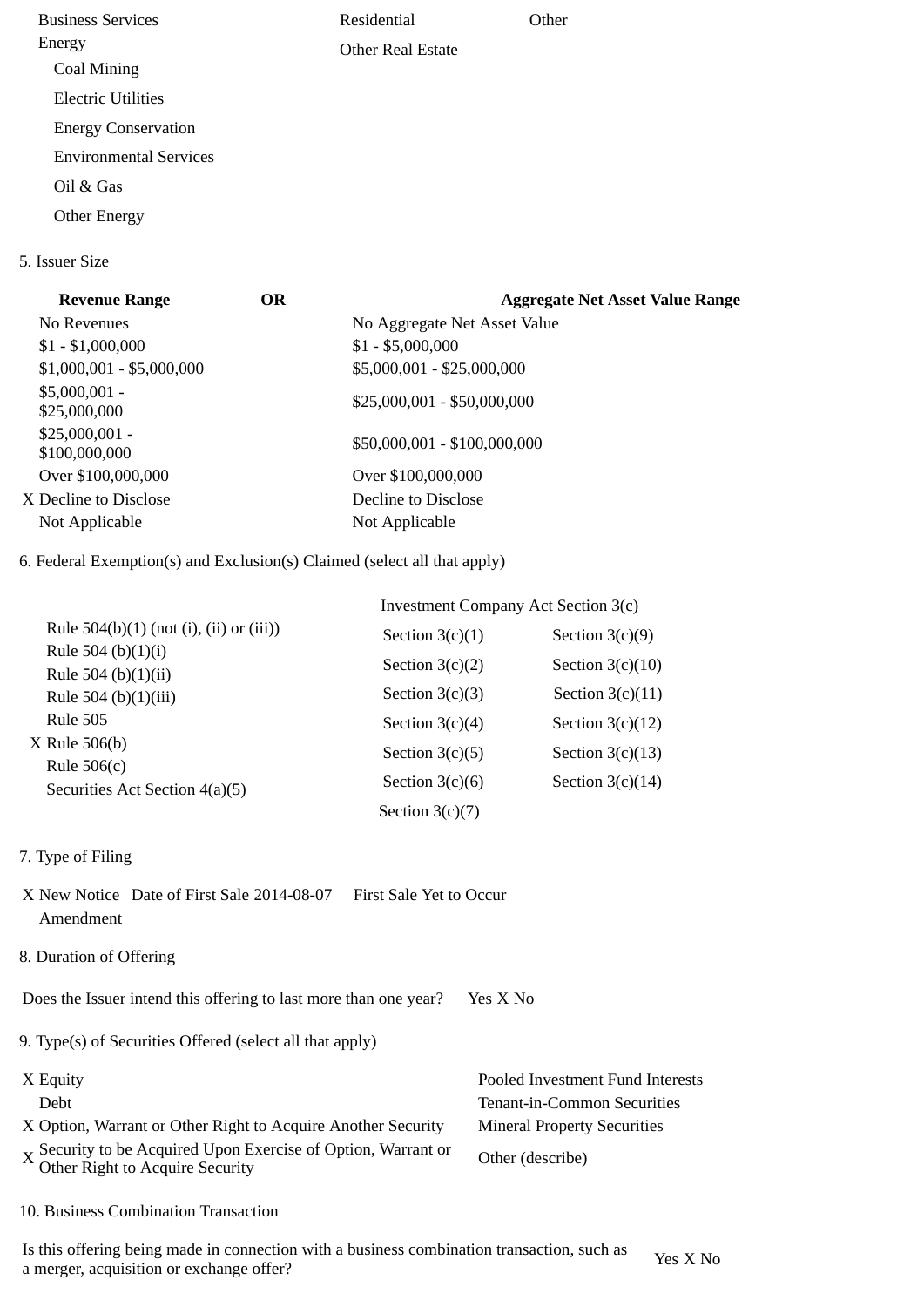Clarification of Response (if Necessary): 11. Minimum Investment Minimum investment accepted from any outside investor \$1 USD 12. Sales Compensation Recipient Recipient CRD Number X None (Associated) Broker or Dealer X None (Associated) Broker or Dealer CRD Number X None **Street Address 1 Street Address 2** City State/Province/Country ZIP/Postal Code State(s) of Solicitation (select all that apply) Check "All States" or check individual States All States Foreign/non-US 13. Offering and Sales Amounts Total Offering Amount \$22,500,000 USD or Indefinite Total Amount Sold \$15,000,000 USD Total Remaining to be Sold \$7,500,000 USD or Indefinite

Clarification of Response (if Necessary):

14. Investors

Select if securities in the offering have been or may be sold to persons who do not qualify as accredited investors, and enter the number of such non-accredited investors who already have invested in the offering. Regardless of whether securities in the offering have been or may be sold to persons who do not qualify as accredited investors, enter the total number of investors who already have invested in the offering:

15. Sales Commissions & Finder's Fees Expenses

Provide separately the amounts of sales commissions and finders fees expenses, if any. If the amount of an expenditure is not known, provide an estimate and check the box next to the amount.

4

| <b>Sales Commissions</b> | \$0 USD Estimate |
|--------------------------|------------------|
| Finders' Fees            | \$0 USD Estimate |

Clarification of Response (if Necessary):

16. Use of Proceeds

Provide the amount of the gross proceeds of the offering that has been or is proposed to be used for payments to any of the persons required to be named as executive officers, directors or promoters in response to Item 3 above. If the amount is unknown, provide an estimate and check the box next to the amount.

\$0 USD Estimate

Clarification of Response (if Necessary):

Signature and Submission

Please verify the information you have entered and review the Terms of Submission below before signing and clicking SUBMIT below to file this notice.

Terms of Submission

In submitting this notice, each issuer named above is:

- Notifying the SEC and/or each State in which this notice is filed of the offering of securities described and undertaking to furnish them, upon written request, in the accordance with applicable law, the information furnished to offerees.\*
- Irrevocably appointing each of the Secretary of the SEC and, the Securities Administrator or other legally designated officer of the State in which the issuer maintains its principal place of business and any State in which this notice is filed, as its